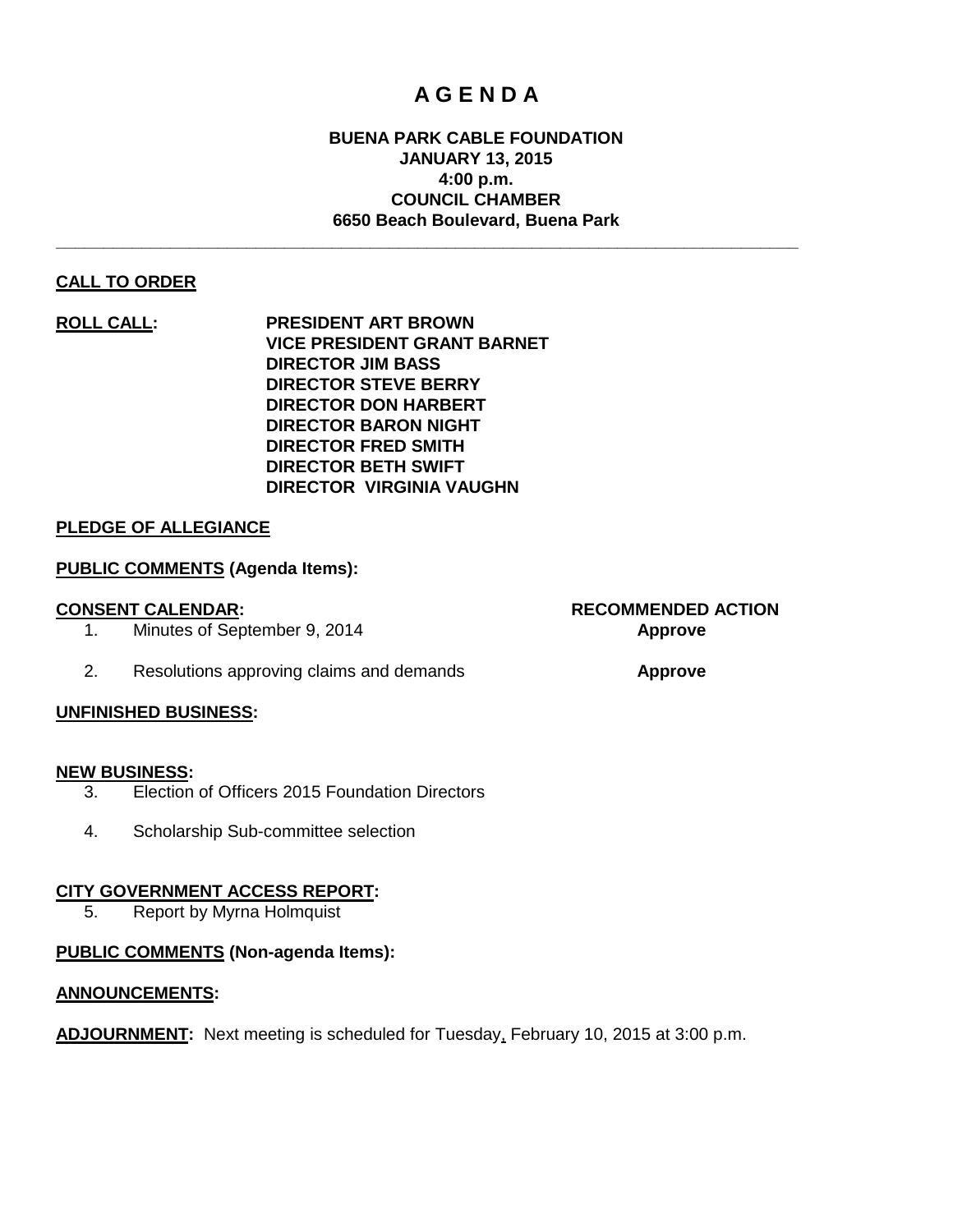### **2015 BPCF DIRECTORY**

**BARNET, GRANT** HM: 714 299-4821

7048 Santa Paula Cir. Buena Park, CA 90620 [grantbarnet@outlook.com](mailto:grantbarnet@outlook.com)

**BASS, JIM HM: 714-521-8314** 8852 Meadowbrook Way Buena Park, CA 90621

**BERRY, STEVE** HM: 714-670-0245 5154 Somerset Circle Cell: 714-746-4690 Buena Park, CA 90621 sberry@buenapark.com

**BROWN, ART** Cell: 714-292-1927

6630 Mt. Whitney Dr. Fax/Public:714-220-9680 Buena Park, CA 90620 sirydd@aol.com

**HARBERT, DON** Cell: 714-493-8679 15317 Placid Dr. WK: 714-521-3700 La Mirada, CA 90638 pastordonharbert@me.com

8013 Poinsettia Dr. WK: 714-670-0204 Buena Park, CA 90620 baron@baronnight.com

**NIGHT, BARON** Cell: 714-469-8623

#### **VAUGHN, VIRGINIA**

7660 Coronado Dr. Cell: 714-746-8836 Buena Park, CA 90621 [vvaughn@buenapark.com](mailto:vvaughn1921@gmail.com)

**SMITH, FRED** Public: 714-761-3211

8412 Crescent Avenue Cell: 714-553-3211 Buena Park, CA 90620 Staff: 714-994-6798 smithandson@sbcglobal.net

**SWIFT, BETH HM: 714-521-7668**<br>6832 Brenner Avenue **Cell: 714-313-9092** 6832 Brenner Avenue Buena Park, CA 90621 eswift@buenapark.com

#### **CITY OF BUENA PARK**

**FRANCE, AARON** 214-562-3554 afrance@buenapark.com **HYUN, SUNG** 714-562-3713 shyun@buenapark.com **VARELA, DENNIS CONSUMIS 714-562-3720** dvarela@buenapark.com 6650 Beach Blvd. Fax: 714-562-3559 Buena Park, CA 90622-5009

**HOLMQUIST, MYRNA** 714-562-3558 mholmquist@buenapark.com<br> **COOK, MARSHA** 714-562-3551 mcook@buenapark.com mcook@buenapark.com

Rev. 01-07-15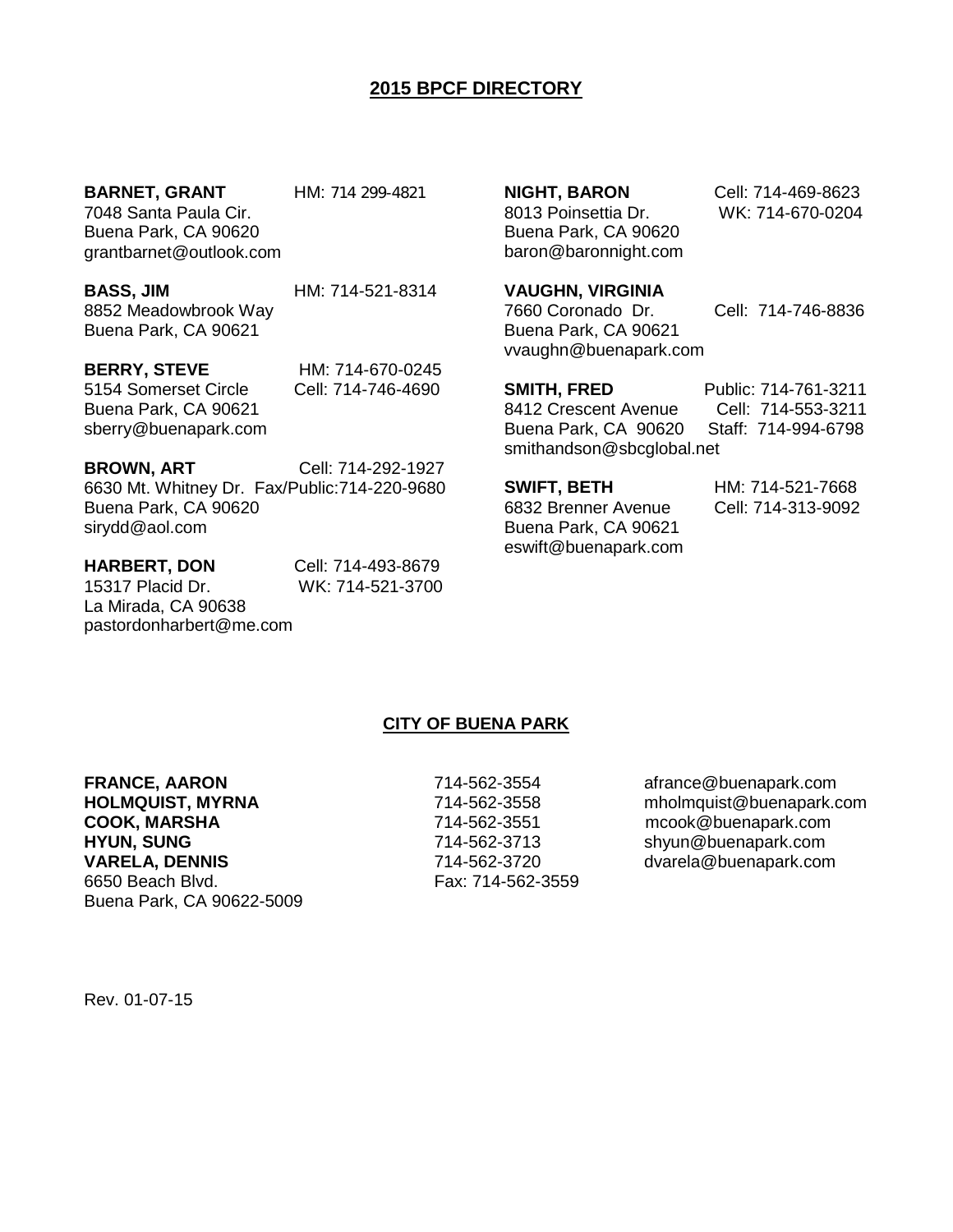#### **CITY OF BUENA PARK FOUNDATION CHECK REGISTER For FY 2014-2015**

| Date       | Vendor                           | <b>Description</b>                                                                                                                                                    | Invoice #        | Check # | Amount     |
|------------|----------------------------------|-----------------------------------------------------------------------------------------------------------------------------------------------------------------------|------------------|---------|------------|
| 8/20/2014  | <b>Mark Cloud</b>                | Stop Payment of Lost Check #6513 (Replaced with Ck. #6517)                                                                                                            | 9700             | 6513    | (1,180.00) |
| 9/10/2014  | Jane Cameron                     | July Crime Watch #2, August Crime Watch #1                                                                                                                            | B1415-0731       | 6521    | 400.00     |
| 9/10/2014  | <b>Mark Cloud</b>                | September Crime Watch #1, City Council 08/12 & 08/26, Visiting Artist                                                                                                 | 9703             | 6522    | 2,120.00   |
| 9/10/2014  | James Bass                       | Buena Park Foundation Meeting on 09/09/14                                                                                                                             | SEPT-14          | 6523    | 100.00     |
| 9/10/2014  | Art Brown                        | Buena Park Foundation Meeting on 09/09/14                                                                                                                             | SEPT-14          | 6524    | 100.00     |
| 9/10/2014  | Don Harbert                      | Buena Park Foundation Meeting on 09/09/14                                                                                                                             | SEPT-14          | 6525    | 100.00     |
| 9/10/2014  | <b>Fred Smith</b>                | Buena Park Foundation Meeting on 09/09/14                                                                                                                             | SEPT-14          | 6526    | 100.00     |
| 9/10/2014  | SCAN c/o CityTV                  | Annual Membership Dues/Non NATOA Members (July 2014 to June 2015)                                                                                                     | 10.80.14489      | 6527    | 80.00      |
| 9/10/2014  | Vista Media Services             | Super Sr. Saturday Resource Fair 2014, Silverado Day Promos                                                                                                           | 348-14, 349-14   | 6528    | 1,800.00   |
| 9/24/2014  | <b>Mark Cloud</b>                | September Crime Watch #2                                                                                                                                              | 9704             | 6529    | 900.00     |
| 9/24/2014  | Vista Media Services             | Buena Park Today Fall 2014, Inside Buena Park - BP Goes to College                                                                                                    | 350-14, 351-14   | 6530    | 1,800.00   |
| 9/24/2014  | <b>Gretchen Morales</b>          | Marketing Assistant BP TV for August                                                                                                                                  | 803114           | 6531    | 261.12     |
| 9/29/2014  | Secretary of State               | Statement of Information Filing Fee                                                                                                                                   | <b>SEPT-2014</b> | 6532    | 20.00      |
| 10/8/2014  | Jane Cameron                     | August Crime Watch #2, September Crime Watch #1 & #2, October<br>Crime Watch #1                                                                                       | B1415-0926       | 6533    | 800.00     |
| 10/8/2014  | <b>Mark Cloud</b>                | October Crime Watch #1, City Council 09/09 & 09/23, BP Library Fall 2014                                                                                              | 9707             | 6534    | 2,240.00   |
| 10/8/2014  | <b>Time Warner</b>               | Cable Service for October                                                                                                                                             | OCT-14           | 6535    | 80.67      |
| 10/8/2014  | Vista Media Services             | Inside Buena Park - Arirang Festival                                                                                                                                  | 352-14           | 6536    | 900.00     |
| 10/17/2014 | Mark Cloud                       | October Crime Watch #2, Candidate Forum 2014                                                                                                                          | 9708             | 6537    | 1,180.00   |
| 10/17/2014 | Vista Media Services             | Mayor's Show, Adopt-A-Pet                                                                                                                                             | 354-14, 355-14   | 6538    | 1,800.00   |
| 11/6/2014  | Jane Cameron                     | October Crime Watch #2, November Crime Watch #1                                                                                                                       | B1415-1027       | 6539    | 400.00     |
| 11/6/2014  | <b>Cloud Productions</b>         | November Crime Watch #1, City Council 10/14 & 10/28                                                                                                                   | 9710             | 6540    | 1,300.00   |
| 11/6/2014  | <b>Gretchen Morales</b>          | Marketing Assistant BP TV for September & October                                                                                                                     | 093014, 103114   | 6541    | 522.24     |
| 11/6/2014  | <b>Time Warner</b>               | Cable Service for November                                                                                                                                            | <b>NOV.14</b>    | 6542    | 80.67      |
| 11/6/2014  | Vista Media Services             | 58th Annual Silverado Days Show                                                                                                                                       | 356-14           | 6543    | 900.00     |
| 11/13/2014 | Department of the Treasury       | 2013-14 Taxes                                                                                                                                                         | <b>NOV-14</b>    | 6544    | 1.00       |
|            | 11/13/2014 Franchise Tax Board   | 2013-14 Filing Fee                                                                                                                                                    | <b>NOV-14</b>    | 6545    | 10.00      |
| 11/13/2014 | Registry of Charitable Trusts    | 2013-14 Registration Renewal Fee                                                                                                                                      | <b>NOV-14</b>    | 6546    | 50.00      |
| 11/17/2014 | <b>Mark Cloud</b>                | November Crime Watch #2                                                                                                                                               | 9711             | 6547    | 900.00     |
|            | 11/17/2014 Carlos Franco         | On Air Talent for BPTV - All City Schools Track & Field Meet, BPPD &<br>City Hall Open House, National Night Out 2014 in BP, 31st Arirang Festival,<br>Silverado Days | Invoice #1       | 6548    | 1.000.00   |
|            | 11/17/2014 Vista Media Services  | Vet's Memorial Honor Walk & Dedication, BPYT "All Shook Up"                                                                                                           | 357-14, 358-14   | 6549    | 1,800.00   |
|            | 11/26/2014 Cathy Baek            | Taste of West Orange County, BP Today Fall Edition, BP Goes to College,<br>BP Today Winter Edition, Silverado Days                                                    | NOV. 19, 2014    | 6550    | 1,000.00   |
| 11/26/2014 | Jane Cameron                     | November Crime Watch #2, December Crime Watch #1                                                                                                                      | B1415-1124       | 6551    | 400.00     |
|            | 11/26/2014 Vista Media Services  | Mayor's Prayer Breakfast, BP Today Winter 2015                                                                                                                        | 359-14, 360-14   | 6552    | 1,050.00   |
| 12/3/2014  | <b>Time Warner</b>               | Cable Service for December                                                                                                                                            | DEC-14           | 6553    | 80.67      |
| 12/3/2014  | <b>United States Post Office</b> | 100 Stamps                                                                                                                                                            | DEC-14           | 6554    | 49.00      |
| 12/17/2014 | <b>Mark Cloud</b>                | December Crime Watch #1, City Council 11/11, Mayor's Prayer Breakfast                                                                                                 | 9714, 9715       | 6555    | 2,820.00   |
| 12/17/2014 | <b>Gretchen Morales</b>          | Marketing Assistant BP TV for November & December                                                                                                                     | 113014, 123114   | 6556    | 522.24     |
|            | 12/17/2014 Vista Media Services  | BP Holiday Tree Lighting, 44th Annual Candy Caneland & Craft Faire                                                                                                    | 361.14, 362-14   | 6557    | 1,800.00   |

**Total September Thru December**

 **28,287.61**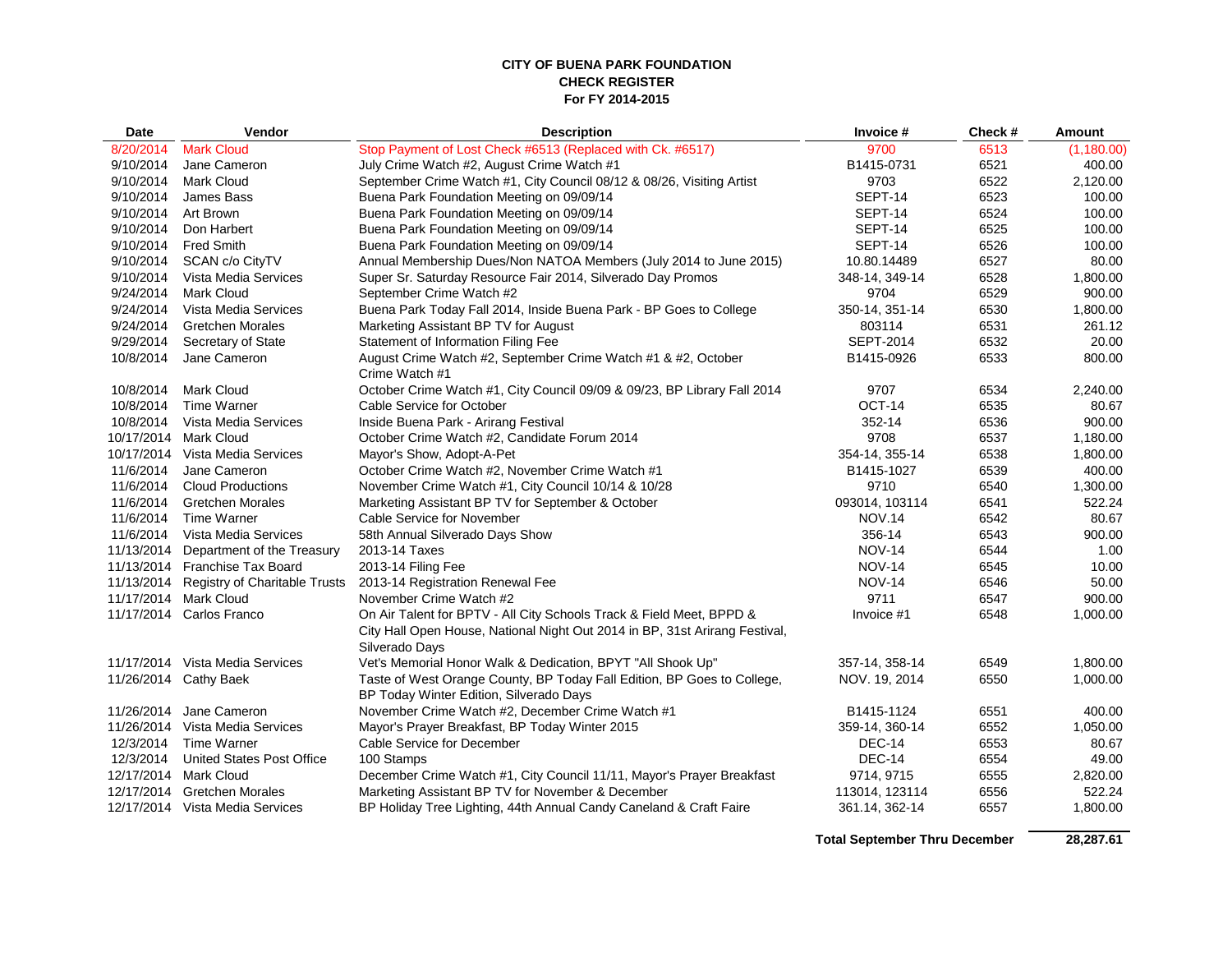#### **BUENA PARK FOUNDATION Income Statement December 31, 2014**

|                                         |                     |               |                            | <b>Current Year</b> |           |               |               | Prior Year    |
|-----------------------------------------|---------------------|---------------|----------------------------|---------------------|-----------|---------------|---------------|---------------|
|                                         | Actual<br>Variance- |               |                            | Actual              |           |               |               |               |
|                                         |                     |               |                            | Period Ending       | Favorable |               | Period Ending |               |
|                                         |                     | <b>Budget</b> |                            | December 31, 2014   |           | (Unfavorable) |               | June 30, 2014 |
|                                         |                     |               |                            |                     |           |               |               |               |
| <b>REVENUES</b>                         |                     |               |                            |                     |           |               |               |               |
| 3410 Investment Income                  | \$                  | 50.00         |                            | 11.88               | \$        | (38.12)       | \$            | 43.27         |
| 3900 Miscellaneous Revenue              |                     |               |                            |                     |           |               |               |               |
| 3951 Contribution from Time Warner/AT&T |                     | 105,000.00    |                            | 28,953.64           |           | (76,046.36)   |               | 107,868.34    |
| <b>Total Revenues</b>                   |                     | \$105,050.00  | $\boldsymbol{\mathsf{\$}}$ | 28,965.52           | S.        | (76,084.48)   | $\sqrt[6]{3}$ | 107,911.61    |
|                                         |                     |               |                            |                     |           |               |               |               |
| <b>EXPENDITURES</b>                     |                     |               |                            |                     |           |               |               |               |
| 5214 Taxes and Fees                     |                     | 100.00        |                            | 81.00               |           | 19.00         |               | 61.00         |
| 5219 Time Warner Video Services         |                     | 1,000.00      |                            | 403.35              |           | 596.65        |               | 863.72        |
| 5220 Government Access/City             |                     | 79,700.00     |                            | 38,146.72           |           | 41,553.28     |               | 71,331.91     |
| 5221 Government Access/Council          |                     | 6,000.00      |                            | 1,760.00            |           | 4,240.00      |               | 5,605.00      |
| 5223 Ministerial Series                 |                     | 3,300.00      |                            |                     |           | 3,300.00      |               |               |
| 5225 Member Salaries                    |                     | 3,000.00      |                            | 400.00              |           | 2,600.00      |               | 2,500.00      |
| 5227 Miscellaneous Expenses             |                     | 1,000.00      |                            |                     |           | 1,000.00      |               | 40.51         |
| 5230 Scholarships                       |                     | 5,000.00      |                            |                     |           | 5,000.00      |               | 4,995.00      |
| 5240 Professional Services              |                     | 1,600.00      |                            |                     |           | 1,600.00      |               | 1,449.00      |
| 5245 Accounting/Staff Services          |                     | 13,000.00     |                            |                     |           | 13,000.00     |               | 13,000.00     |
| 5250 Equipment Maintenance              |                     | 2,000.00      |                            |                     |           | 2,000.00      |               | 2,000.00      |
| 5410 Stationery/Supplies                |                     | 250.00        |                            |                     |           | 250.00        |               | 103.91        |
| 5411 Printing                           |                     | 150.00        |                            |                     |           | 150.00        |               |               |
| 5420 Books/Dues/Subscriptions           |                     | 200.00        |                            | 80.00               |           | 120.00        |               | 80.00         |
| 5430 Postage                            |                     | 100.00        |                            | 49.00               |           | 51.00         |               | 49.00         |
| 5840 Capital Outlay                     |                     | 2,000.00      |                            |                     |           | 2,000.00      |               | 8,000.00      |
| <b>Total Expenditures</b>               |                     | 118,400.00    |                            | 40,920.07           |           | 77,479.93     |               | 110,079.05    |
| Revenues Over (Under) Expenditures      |                     | (13,350.00)   |                            | (11, 954.55)        |           | (1,395.45)    |               | (2, 167.44)   |
| Fund Balance, Beginning of Period       |                     | 73,160.37     |                            | 73,160.37           |           |               |               | 75,327.81     |
| Fund Balance, End of Period             | \$                  | 59,810.37     | \$                         | 61,205.82           | \$        | (1, 395.45)   |               | 73,160.37     |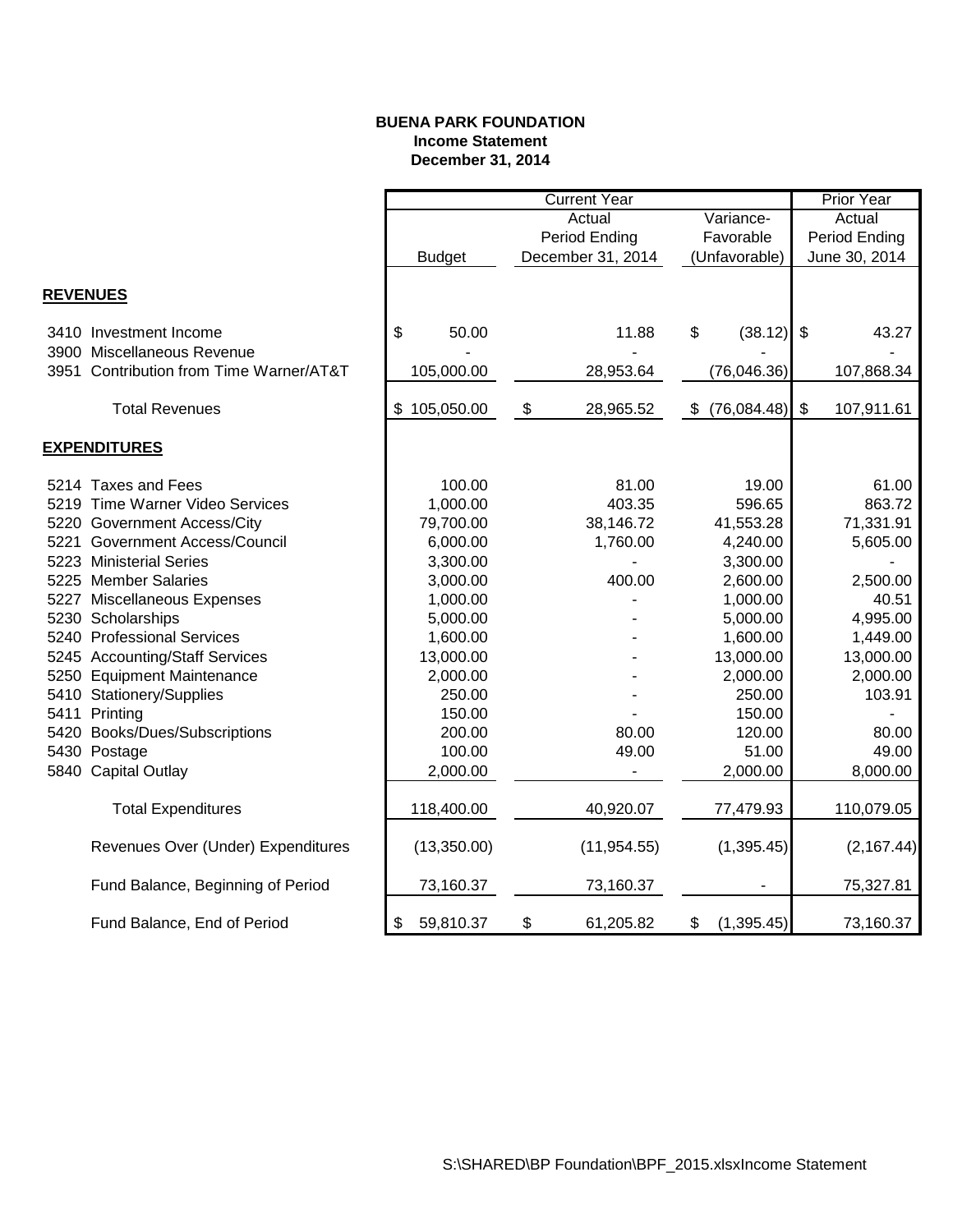# **BUENA PARK CABLE FOUNDATION 2015 DIRECTORS' MEETING SCHEDULE**

| <b>Meeting Time:</b> | 3 PM                                                                                |
|----------------------|-------------------------------------------------------------------------------------|
| January 13, 2015     | <b>Election of Officers</b><br>Scholarship preparation (Sub-Committee Selection)    |
| February 10, 2015    | <b>Midyear Budget Review</b>                                                        |
| March 2015           | <b>DARK</b>                                                                         |
| April 14, 2015       | <b>Award of Scholarships</b><br><b>Budget Preparation (Sub-Committee Selection)</b> |
| May 12, 2015         | <b>Budget Presentation</b>                                                          |
| June 9, 2015         | 2014-15 Budget Adoption                                                             |
| <b>July 2015</b>     | <b>DARK</b>                                                                         |
| August 2015          | <b>DARK</b>                                                                         |
| September 8, 2015    | General Review Scholarship Program                                                  |
| October 2015         | <b>DARK</b>                                                                         |
| November 2015        | <b>DARK</b>                                                                         |
| December 2015        | <b>DARK</b>                                                                         |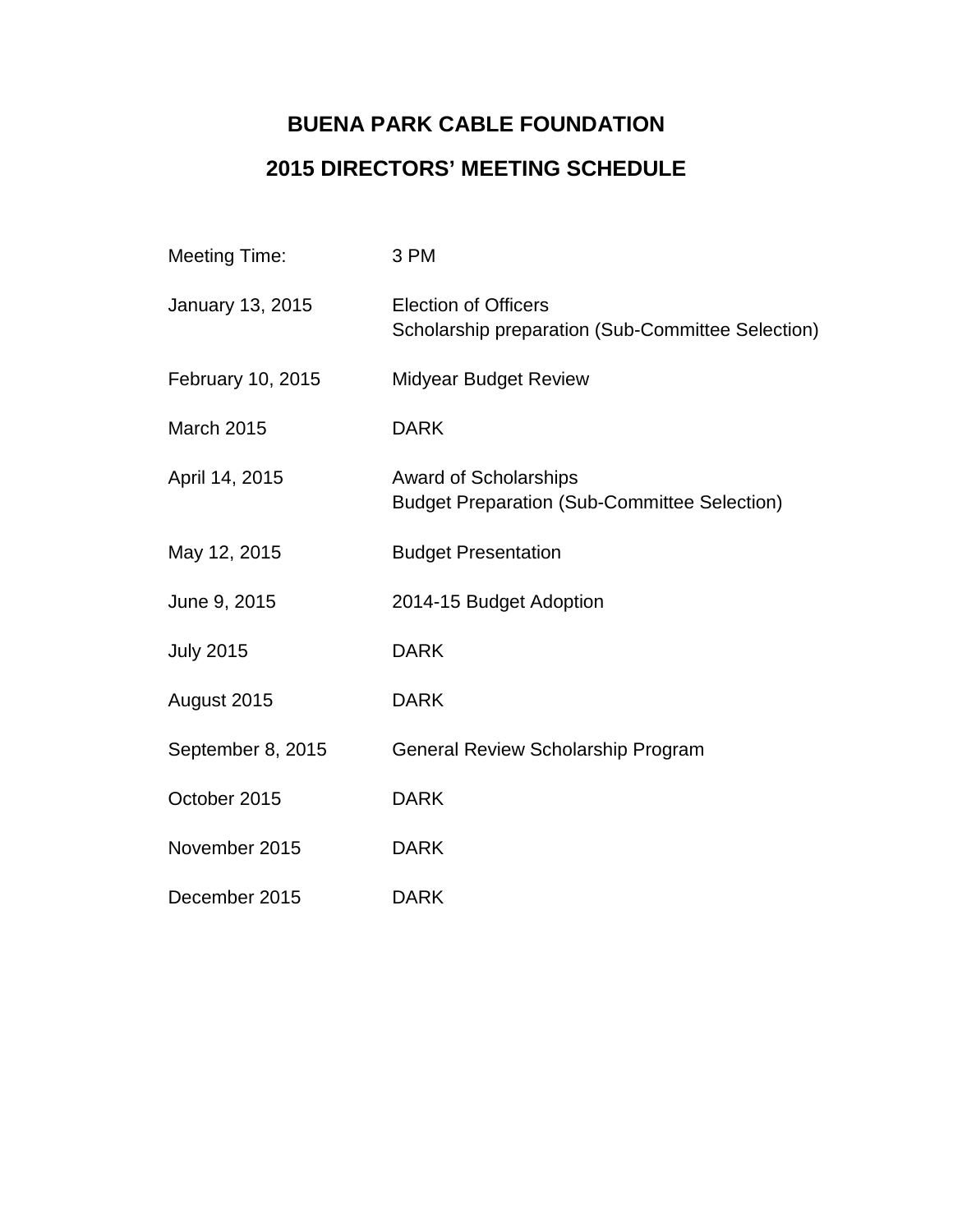#### **BUENA PARK CABLE FOUNDATION MINUTES OF MEETING September 9, 2014**

President Art Brown called the Buena Park Cable Foundation Meeting of September 9, 2014 to order at 2:00 p.m. in the Council Chamber, 6650 Beach Boulevard, Buena Park, California.

PRESENT: Barnet, Bass, Berry (entered at 3:08 PM), Brown, Harbert, Night, and Smith (entered at 3:04 PM)

ABSENT: Swift

#### **ALSO PRESENT:**

Aaron France, Assistant to the City Manager and Marsha Cook, Executive Assistant.

#### **PLEDGE OF ALLEGIANCE**

Grant Barnet led the Pledge of Allegiance to the flag.

#### **PUBLIC COMMENTS (Agenda Items):**

There were no public comments.

#### **CONSENT CALENDAR:**

#### **MINUTES OF JUNE 10, 2014**

| MOTION: | Night/Barnet to APPROVE the minutes.   |
|---------|----------------------------------------|
| AYES:   | Barnet, Bass, Brown, Harbert and Night |
| NOES:   | <b>None</b>                            |
| ABSENT: | Berry, Smith and Swift                 |

#### **RESOLUTION APPROVING CLAIMS AND DEMANDS**

| MOTION: | Barnet/Night to APPROVE the claims and demands. |
|---------|-------------------------------------------------|
| AYES:   | Barnet, Bass, Brown Harbert and Night           |
| NOES:   | <b>None</b>                                     |
| ABSENT: | Berry, Smith and Swift                          |

#### **UNFINISHED BUSINESS**

#### **PROGRAMMING SUB-COMMITTEE REPORT (Barnet, Bass & Night)**

Grant Barnet outlined the purpose and objectives of the Program Sub-Committee. Baron Night added that they would like to change the overall scheduling and organize it into sequential 6 or 8-hour segments. Jim Bass suggested improving the playback programming.

| MOTION: | Smith/Night to APPROVE the recommendations of the Program<br>Sub-Committee |
|---------|----------------------------------------------------------------------------|
| AYES:   | Barnet, Bass, Berry, Brown, Harbert, Night and Smith                       |
| NOES:   | <b>None</b>                                                                |
| ABSENT: | Swift                                                                      |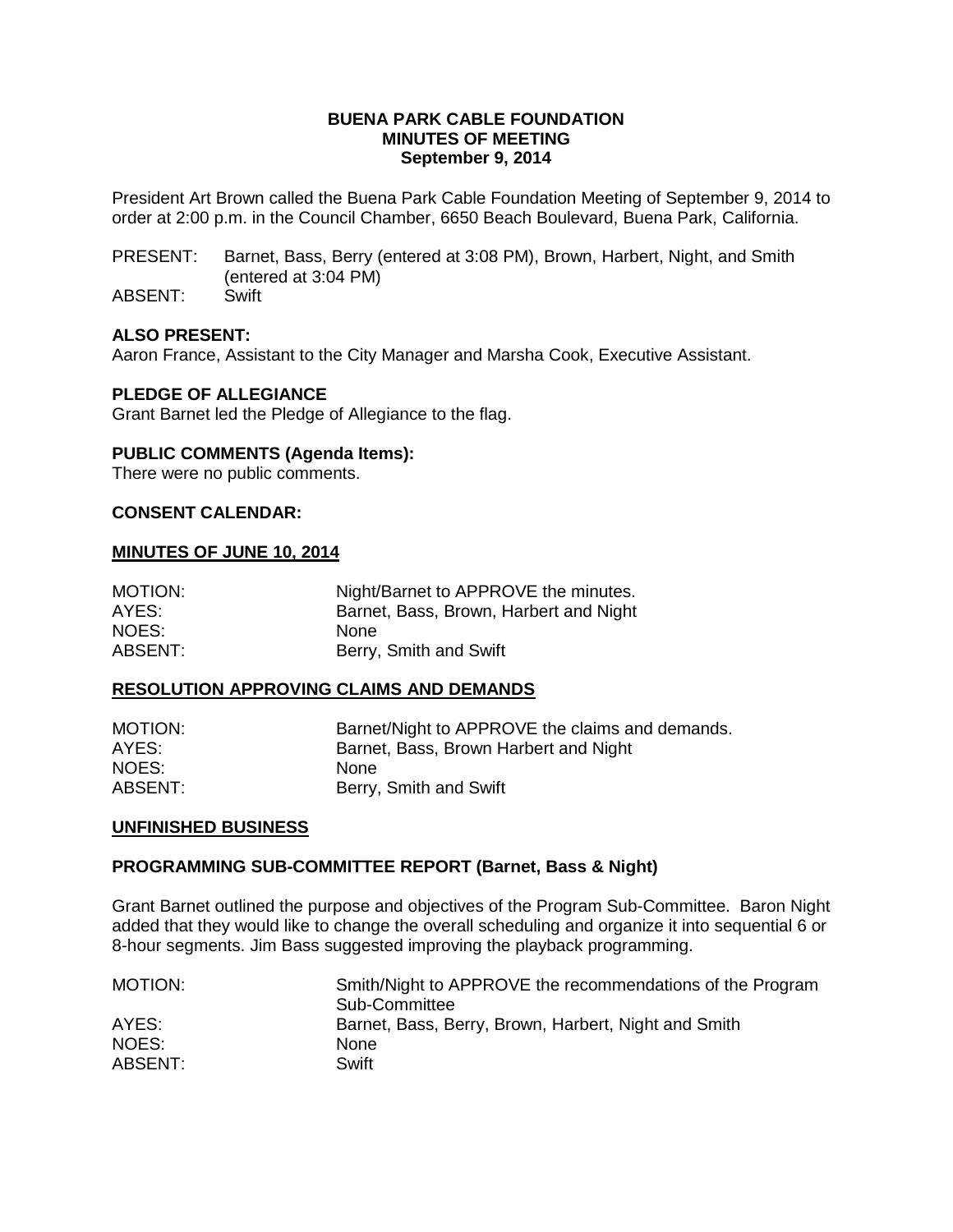BUENA PARK CABLE FOUNDATION September 9, 2014 PAGE 2

#### **NEW BUSINESS**

#### **2015 Director's Meeting Schedule**

Aaron France reviewed the proposed schedule for 2015 reminding members that the September meeting would be the last meeting of 2014.

| MOTION: | Night/Berry to APPROVE the 2015 Director's Meeting Schedule |
|---------|-------------------------------------------------------------|
| AYES:   | Barnet, Bass, Berry, Brown, Harbert, Night and Smith        |
| NOES:   | <b>None</b>                                                 |
| ABSENT: | Swift                                                       |

#### **General Review of Scholarship Program**

Aaron France reviewed the Scholarship Program for 2014, noting changes in the deadline and award dates.

Grant Barnet asked if there were additional ways to advertise the program. Steve Berry suggested a booth at Silverado Days. Aaron France offered to bring the information to the attention of the Education Committee and the Buena Park Goes to College event.

#### **CITY GOVERNMENT ACCESS REPORT**

Aaron France reported that programming currently running on BPTV includes the Civic Theatre's production of Forever Plaid, Buena Park Today Summer Activities, the Police Department's National Night Out, a new edition of Adopt-A-Pet, the Buena Park Library Summer Programs, the Taste of West Orange County, Buena Park City Council Meetings, Crime Watch and a program on Public Works Capital Improvement Projects.

#### **PUBLIC COMMENTS (Non-agenda Items):**

There were no public comments.

#### **ANNOUNCEMENTS:**

In response to a question by Baron Night, Aaron France explained the broadcasting problem in July that was caused by new equipment incorrectly being reset between meetings.

In response to a question by Jim Bass, Aaron France tried to speculate about why the playback of a Council Meeting might be cut off in the middle of an item, and advised that the City has Council meetings in their entirety on DVD and on the City website for his use.

#### **ADJOURNMENT:**

There being no further business, the meeting was adjourned at 3:27 p.m. The next meeting is scheduled for January 13, 2015 at 3:00 p.m.

#### **ATTEST:**